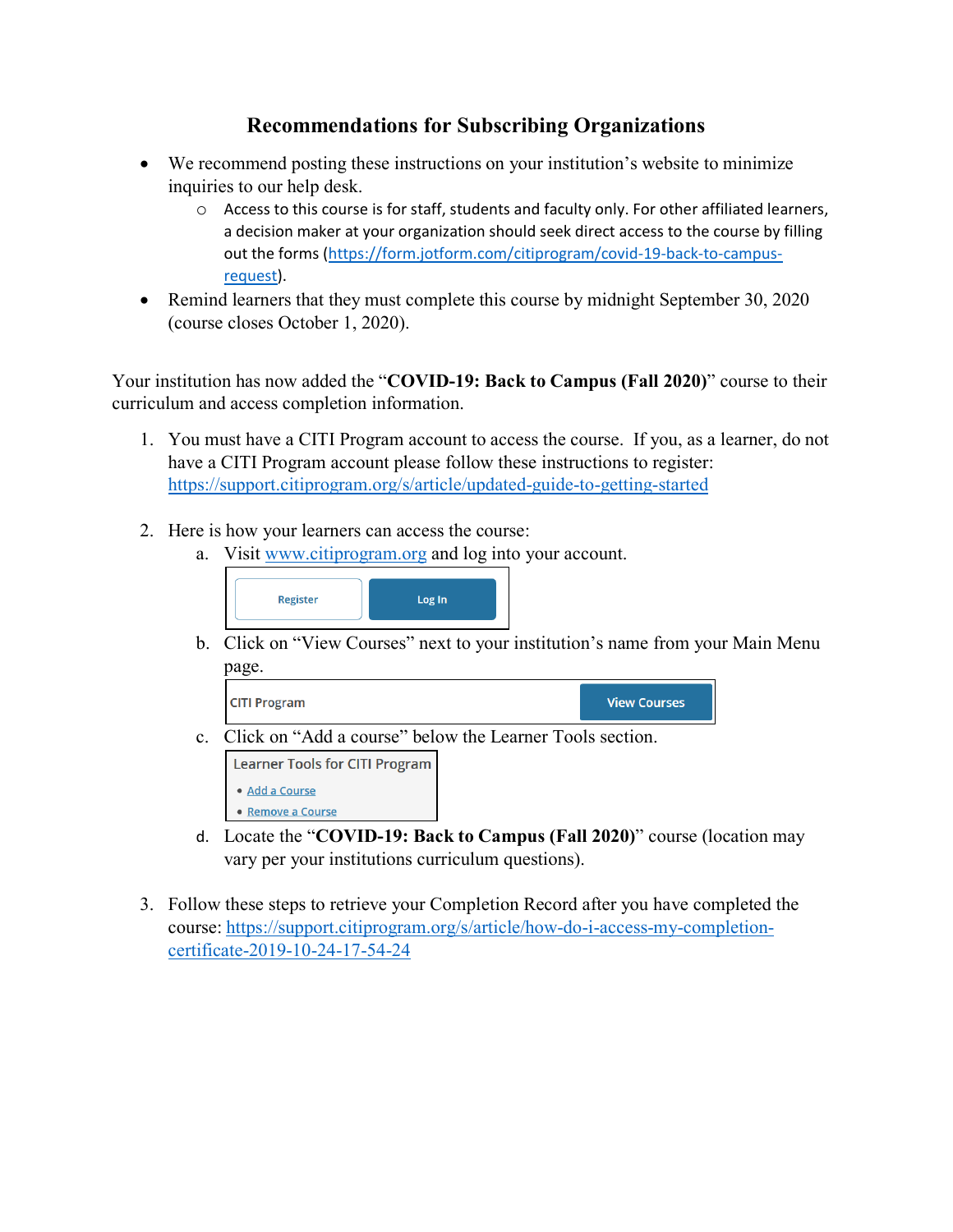## **Admin Instructions**

If you are an Administrator (with Admin Access for the COVID-19 course), you can view member records by following these steps:

• Clicking on the "Admin" tab at the top of your CITI account

- Click on your institution name.
- Navigate to "Active Courses Being Used" to view record data in a table format. ▼ Active Courses Being Used
- Or click on the link "Completion Report data by time and group" under the Download Reports section to run a report (with different parameters).

```
Download Reports
• Completion report data by time and group
```
## **Recommendations**

- o Provide instructions to your learners hosted on your website, directing them to CITI. Adding screenshots of your institutions curriculum questions to your instructions hosted on your site can be beneficial in directing the learner step by step.
- o Email the desired learners who need to access this course with the same instructions.
- o Provide CITI Support your desired placement of this new course within your Curriculum Questions.
- o You can have this course included in your institutions **Automated Download** reports (if you have purchased this service). More information on this service can be found here:
	- [https://support.citiprogram.org/s/article/automated-download-service-](https://support.citiprogram.org/s/article/automated-download-service-2019-10-24-17-54-24)[2019-10-24-17-54-24](https://support.citiprogram.org/s/article/automated-download-service-2019-10-24-17-54-24)
- o **Single Sign On (SSO)**: If your institution uses a Single Sign On service, they can log in via your site's credentials to access their CITI Program account. If not, please view the benefits of utilizing this service:
	- [https://support.citiprogram.org/s/article/single-sign-on-sso-for-subscriber](https://support.citiprogram.org/s/article/single-sign-on-sso-for-subscriber-organizations-2019-10-24-17-54-24)[organizations-2019-10-24-17-54-24](https://support.citiprogram.org/s/article/single-sign-on-sso-for-subscriber-organizations-2019-10-24-17-54-24)